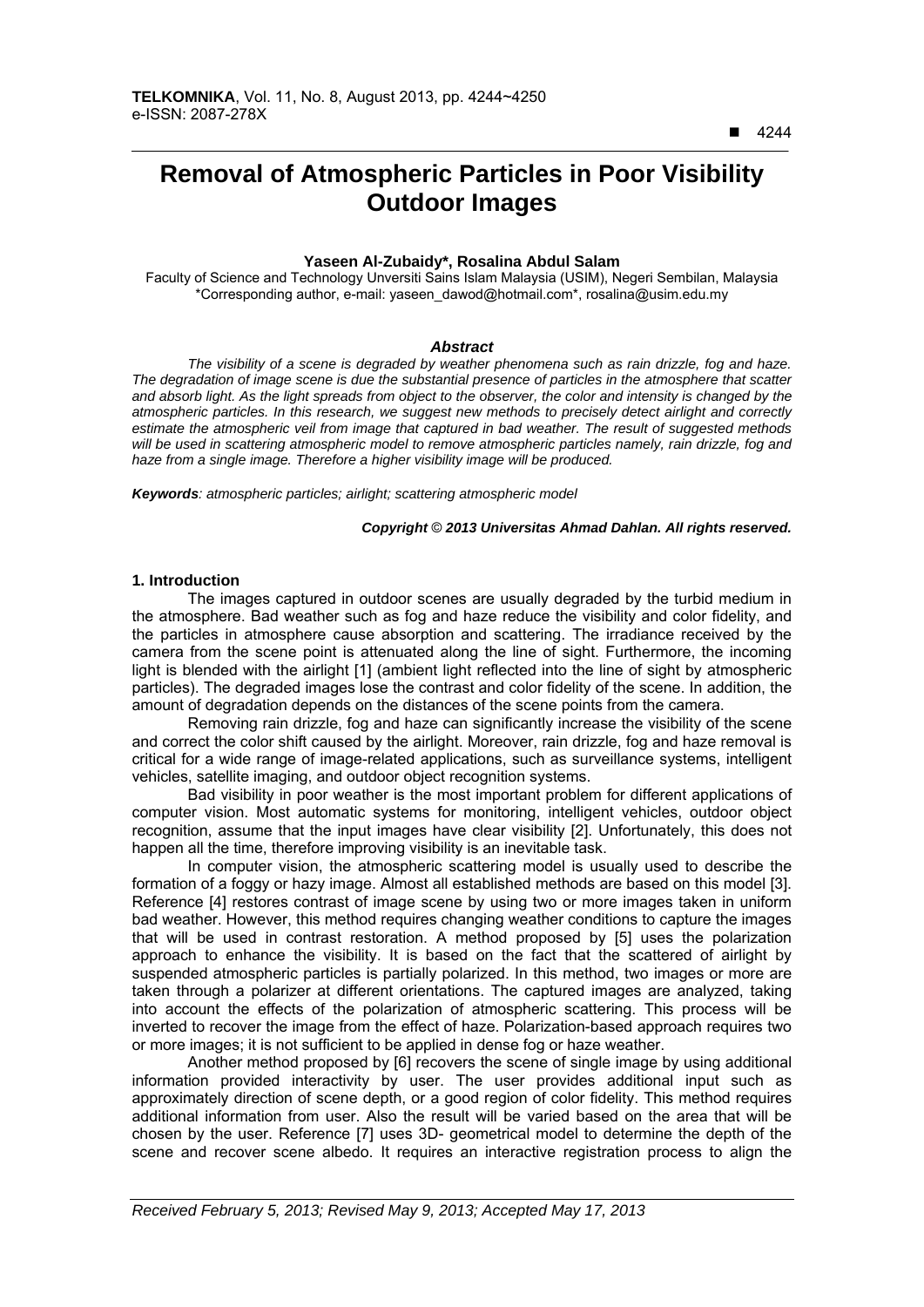image with geometric models of the world such as terrain or buildings. By registering the image to these models, depth becomes available at each pixel. However, the main disadvantage of this approach is unavailability of 3D model for all image locations.

Generally, all previous methods required additional information to recover scene albedo. In practical applications, it is difficult to use these techniques, so such approaches are restricted. New enhancement visibility methods are able to recover scene albedo by making various assumptions about airlight or colors in the scene.

In this research we suggest a new method to estimate the direct attenuation and airlight. The proposed technique will be used to restore the visibility of the image that is to remove the atmospheric particles. There are three steps involved: detecting the sets of white area to estimate the skylight, using two-step of estimations to inference the atmospheric veil, and recovering the image by using the previous estimations in atmospheric scattering model.

#### **2. Background**

In computer vision the atmospheric scattering model is widely used to describe the formation of a fog and haze image as follows [3]:

$$
I(x) = Ap(x) e^{-\beta d(x)} + A(1 - e^{-\beta d(x)})
$$
\n(1)

Where I(x) is the observed image intensity, A is the global atmospheric light (skylight), and  $p(x)$  is scene albedo,  $d(x)$  is a scene depth and  $\beta$  is the scattering coefficient of the atmosphere. The first term  $Ap(x)$  e  $-Bd(x)$  on the right hand of the Equation (1) is called direct attenuation, and the second term A(1 −e −βd(x)) is called airlight. To recover fog and haze from attenuation and infidelity color, we need to find the value of A,  $β$ , and  $d(x)$  in (1).

Recent work on single image to recover scene albedo imposes limitations upon either the airlight or direct attenuation, or on both. Tan method [2] is based on two basic observations: first, the images that captured in clear-day have more contrast (enhanced visibility) than the image captured in bad weather; second, the airlight in image scene is variance and primarily depend on distance between the object and the viewer. Generally, there are two disadvantage of this method, First, it doesn't fully recover the scene's original colors or albedo, it is just enhance the contrast of an input image; second, it doesn't know the actual value of airlight, so the output image tend to have larger saturation than those in clear day images.

Fattal [8] relies on the assumption that the transmission and surface shading are locally uncorrelated. He estimates the optical transmission in hazy single image. Base on this estimation, the scattered light is removed to enhance the visibility of the scene and recover the low contrast in the input image. However, performance of this method greatly depends on the quality of the input data. On the other words, this method requires significant information (variance) in colors of the input image to work completely.

Tarel and Huati [9] present fast algorithm to recover scene albedo for single input image. They assume the small object in foggy or hazy weather has low saturation color. This method based on median filter. It is also propose new filter to preserve edge and corner to enhance the visibility restoration. This method assumes that the atmospheric veil must be smoothing all the time, and this assumption will maximize the atmospheric veil of the image.

He et al [10] presents simple and effective method to remove the fog from single image. They depend on kind of statistics of outdoor images that is free of haze. Result of these statistics is the most local patches in haze-free outdoor images contain some pixels (called "dark pixels") which have very low intensity in at least one color channel. According to this method, the intensity of these dark pixels in that channel is mainly contributed by the airlight. Therefore, these dark pixels can directly provide accurate estimation of the haze's transmission. Using this prior information with the haze imaging model, they recover input image from effect of haze and produce a good depth map. However, this method is invalid when the scene object inherently similar to the atmospheric light over a large local region and no shadow is cast on the object.

 The method proposed in [3] assumes that the recovered image scene albedo has higher color contrast and the depth map tends to be all most smooth except along edges with large depth jumps. It performs white balance and simplifies the scattering atmospheric model to remove the fog and enhance the visibility for single image. In this method, the atmospheric veil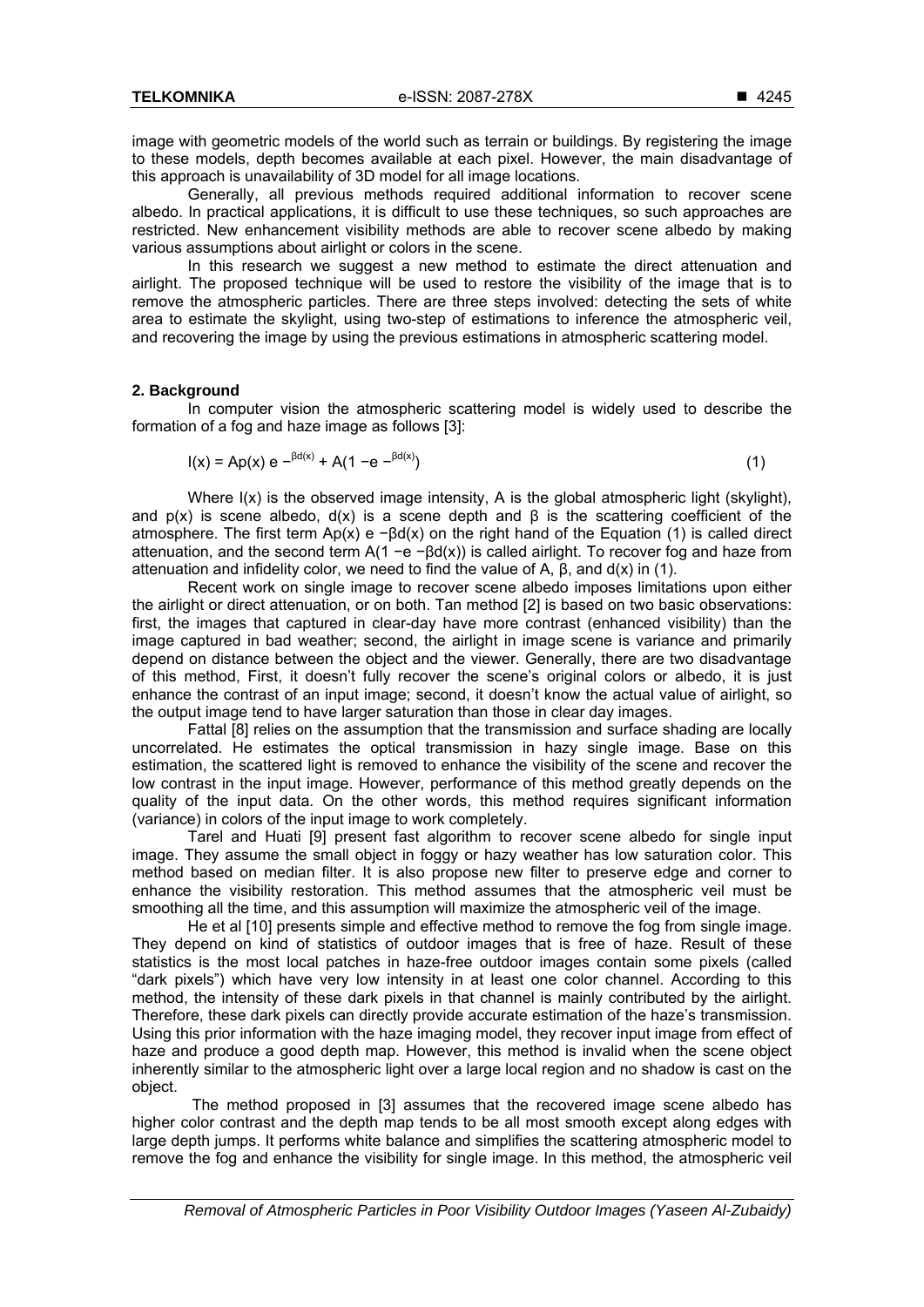infers by using two steps. First, define the roughly estimation of the atmospheric veil by using minimal component of the color-corrected image. Second, refine the coarser estimate of atmospheric veil by using weighted least squares (WLS) optimization framework [11]. This method refines the coarse atmospheric veil based on WLS smoothing. This refining causes some distortion in estimation of the atmospheric veil.

The existing literature shows that there are still problems in detection of airlight, and there is no precise inference to the atmospheric veil that can help to recover the scene albedo correctly and to remove fog impact from the single image. In order to address the above mentioned problems, we develop a new technique to estimate airlight and direct attenuation to recover the scene from the effect of rain drizzle, fog and haze.

## **3. Research Methodology**

In order to address the problem of the removal of rain drizzle, fog and haze from single image and achieve the research objectives, a systematic methodology phases are defined as shown in Figure 1



Figure 1. Research Methodology

# **3.1. Problem Identification**

In this phase, the problem of the removal of rain drizzle, fog and haze is investigated in order to improve the visibility of rain drizzly, foggy and hazy images by addressing the problem of low contrast and color infidelity.

## **3.2. Image Acquisition**

In this phase, we will use experimental set-up camera to obtain the rain drizzly, foggy and hazy images from different locations and with various levels of visibility in order to apply the proposed methods to remove the effect of poor weather. The captured images will provide input to the suggested system and the system will process the images to improve the visibility.

# **3.3. Analysis of Current Techniques**

In this phase, the current methods and techniques related with image enhancement are to be investigated by focusing on scattering atmospheric approaches. By examining the current literature, this phase aims to identify the limitation of the existing methods in order to address these limitations in the proposed method.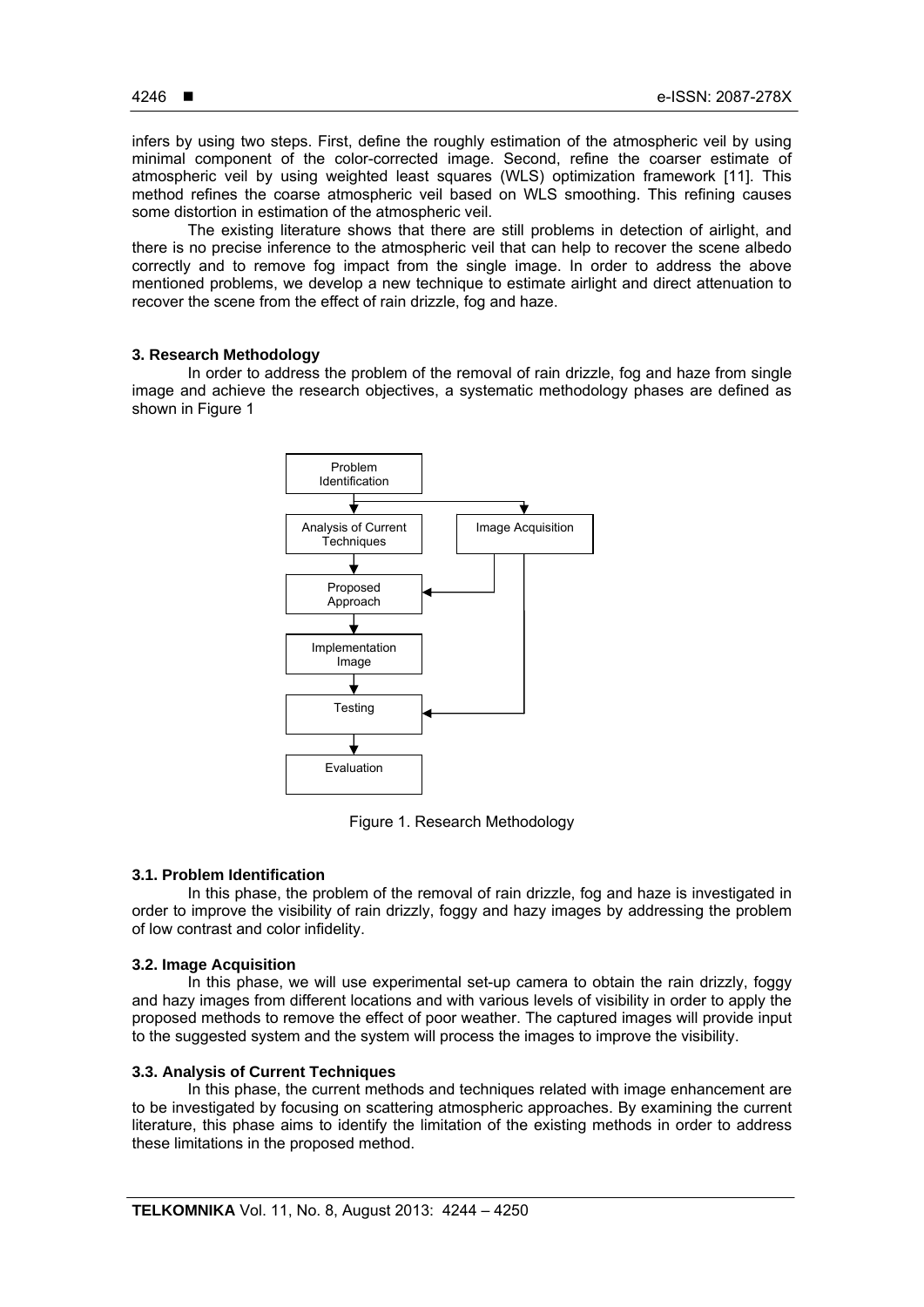## **3.4. Proposed Approach**

As a result of investigating the existing methods and techniques examined in the previous phase, this phase aims to propose methods to address the restrictions in existing methods and particularly to meet the aim and objectives of the research.

# **3.5. Implementation**

This phase will implement the proposed methods mentioned in previous phase by using object oriented programming language such as Java. To meet the aim and objectives of the research, different algorithms will be implemented to remove the rain drizzle, fog and haze effects and enhance the visibility of image.

# **3.6. Testing**

In this phase we will test the performance of the suggested system. The testing of the system will be based on quality of output image. Based on such testing, the system will be further improved if the output images will not be producing the satisfactory results.

## **3.7. Evaluation**

In this phase, the results of the suggested methods are to be evaluated compared to the existing methods in order to examine the quality of output image. To achieve the evaluation, two different methods will be used as follows:

## **3.7.1. Qualitative Method**

the human perception method will be used to compare among the input image, output image, and the image captured in clear weather for the same scene. In this method we will use different images with different levels of visibility to exam the quality of images based on human perception. To achieve this method, few numbers of users will be invited to examine the quality of the output image and write their notes on the questionnaires that distributed to them for this purpose.

### **3.7.2. Statistical method**

 In this method, we will use a histogram to evaluate the images before and after visibility enhancement. The suggested method will be also compared with the established methods (i.e., Gray World and Histogram Equalization) as well as the latest research methods.

# **4. Visibility Enhancement**

To remove rain drizzle, fog and haze from input image, we use atmospheric scattering model. Our proposed method consists of three steps: estimation of the value of skylight A, inference atmospheric veil from observed image I(x), and use the output of previous steps to recover scene albedo p(x) of the input image. These steps are defined as shown in Figure 2



Figure 2. Visibility Enhancement Steps

*Removal of Atmospheric Particles in Poor Visibility Outdoor Images (Yaseen Al-Zubaidy)*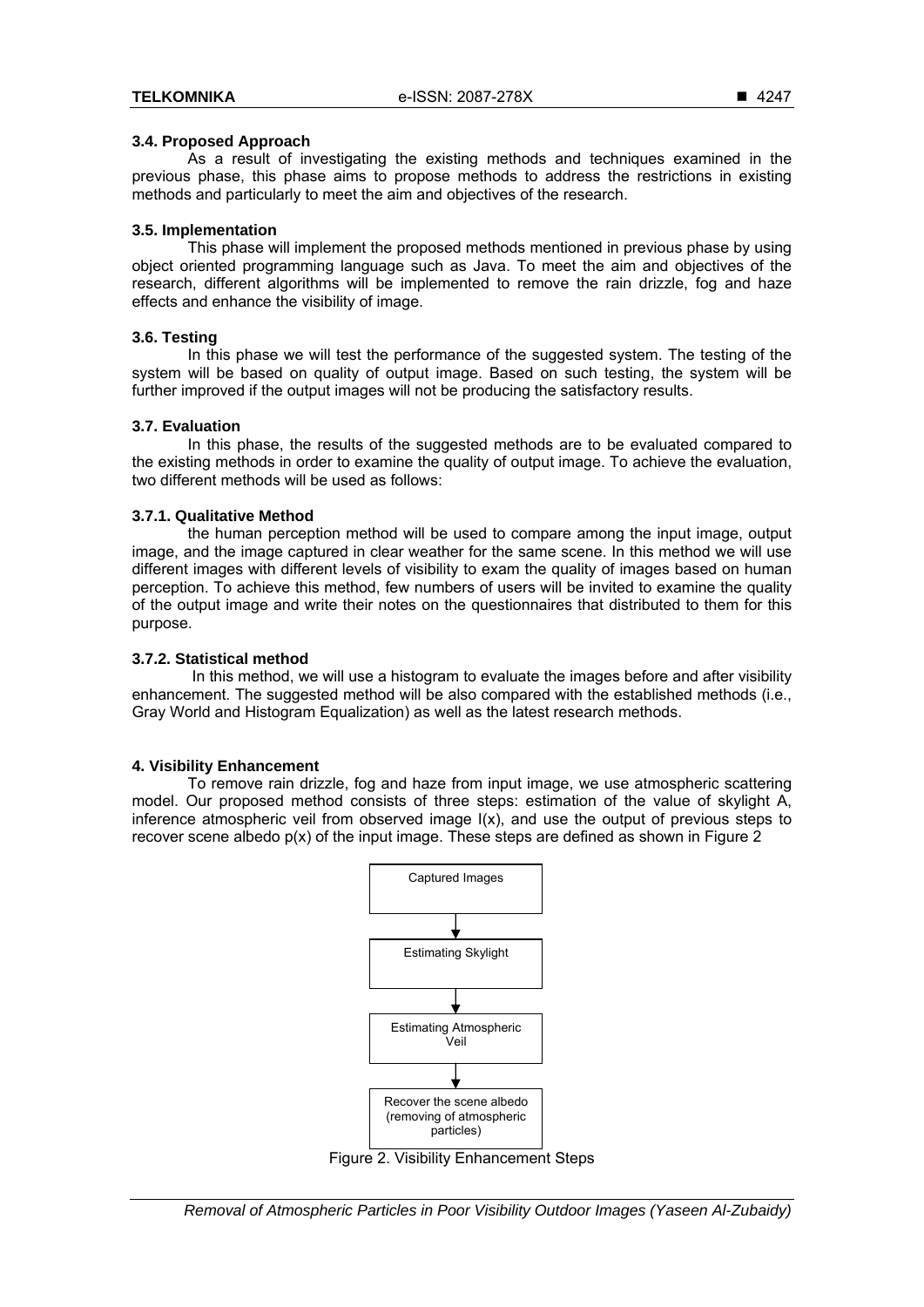#### **4.1. Estimating Skylight**

Most of previous study estimates the skylight A from high intensity pixel in the image. But this approach is inaccurate, because the high intensity pixel may not be the skylight, but rather the color of an object in the scene. To solve this problem, we suggest a three-step algorithm to find the skylight A. First, detect all the pixel sets of high intensity area in whole image. Second, calculate the variance of the contrast in each set. Third, choose the high intensity pixel to be skylight value A from the set that have low values of contrast.

#### **4.2. Estimating Atmospheric Veil**

The particles in the atmosphere (medium transmission) attenuate the scene radiance. The attenuation exponentially increases with depth of scene  $d(x)$ . In other words, the medium transmission  $t(x)$  can be expressed by exponent attenuation. We can simplify the description as the following:

$$
t(x) = e^{-\beta d(x)} \tag{2}
$$

Another effect of atmosphere particles is the addition of an atmosphere veil  $V(x)$ . The atmosphere veil  $V(x)$  can be expressed by the following:

$$
V(x) = 1 - t(x) \tag{3}
$$

According to He et al [1], to estimate atmospheric veil, we choose the minimum value for each pixel from all color channels. This process will be roughly estimating for atmospheric veil, expressed as following:

$$
V(x) = min I(x)
$$
  
\n
$$
x \in \{r, g, b\}
$$
\n(4)

In any outdoor images, the levels of contrast among the pixels give us a good knowledge of deep scene. In other words, the contrast level is a vital factor to keep the realty of the outdoor scene. Upon this factor, we propose a new algorithm to enhance the previous roughly estimation. This algorithm classifies roughly atmospheric veil to number of classes that equals the number of contrast level in origin image. This operation precisely estimates the real homogenous atmospheric veil.

## **4.3. Recover the Scene Albedo**

During the previous step we obtained the atmospheric veil  $V(x)$ ; from this value we can calculate medium transmission  $t(x)$  upon  $(3)$ :

$$
t(x) = 1 - V(x) \tag{5}
$$

Now we can simplify the scattering model in (1) to be as following:

$$
I(x) = Ap(x) t(x) + A V(x)
$$
\n(6)

The values we obtained from two previous estimations allow us to recover the scene albedo by using the following equation that is derived from (6):

$$
p(x) = (I(x) - A V(x))/(A t(x))
$$
\n(7)

#### **5. Implementation**

To implement the suggested methods and remove the effects of suspended particles in bad weather we will perform the following steps: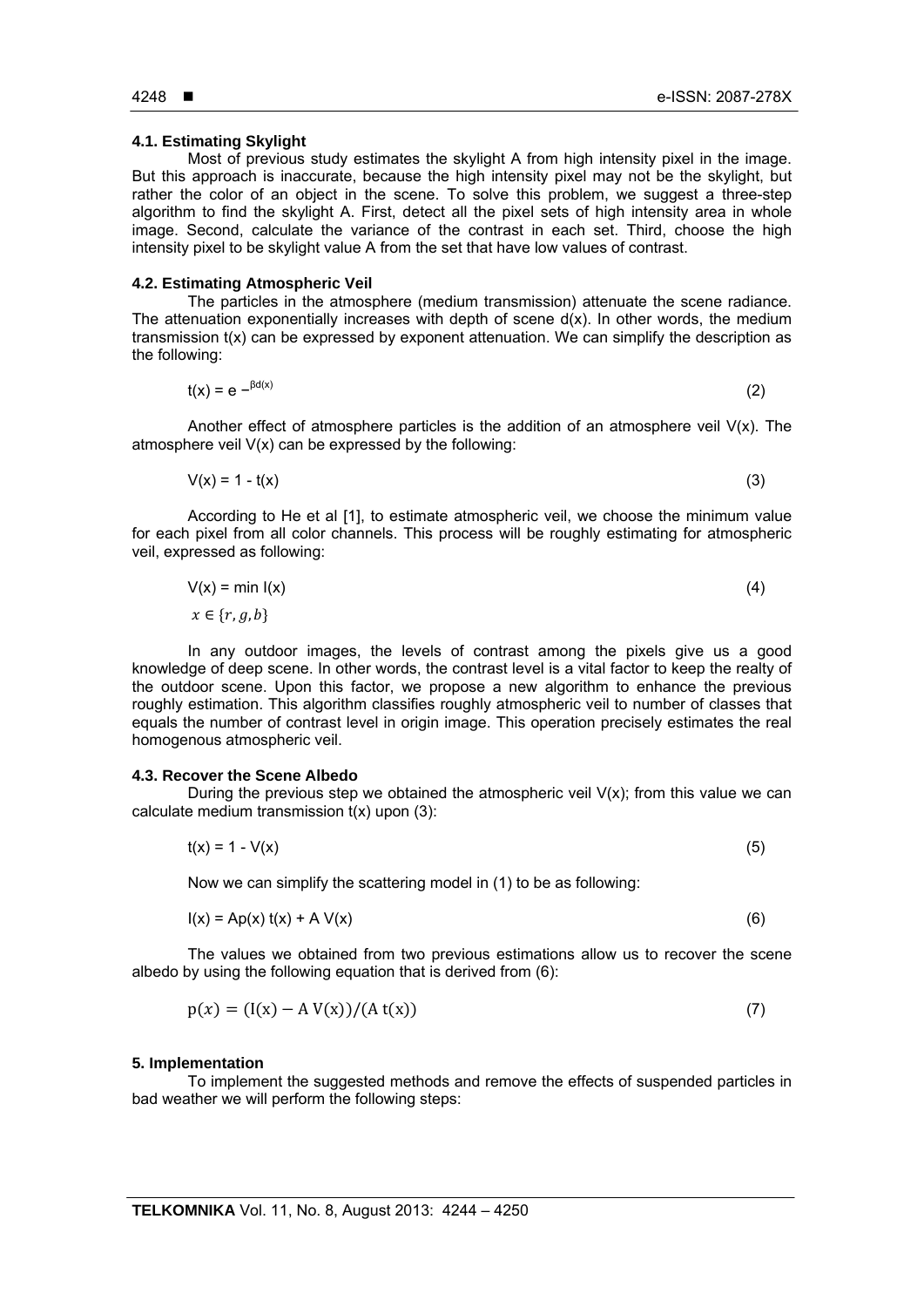# **5.1. Acquire Image in Bad Weather**

We will use mounted experimental camera with high resolution colors to capture images in bad weather conditions. This image will be the input images for our suggested system.

## **5.2. Acquire Image in Clear Weather**

After performing step A, the mounted camera will be in the same location and same position till the bad weather conditions change and turn into clear weather conditions and this it may takes few hours. Then another image will be taken and this is the target image. This image will be used in the testing step.

## **5.3. Pair Images for All Weather Phenomenon**

In this step, A and B steps will be used to capture the pair of the images for each weather phenomenon such as fog, haze, mist, and drizzle rain. One image is captured in bad weather (low color contrast) and another image is captured in clear weather conditions (high color contrast).

## **5.4. Different Background**

In many previous methods which enhance the visibility of the image that has been captured in bad weather conditions, the result may not be correct when the scene objects are similar to the airlight and no shadow is cast on them. To make sure that the proposed methods will solve this problem, pair of images in different locations and different backgrounds will be captured to compare the output images with clear day images in the testing step.

## **5.5. Different levels of visibility**

Some enhancement methods do not work in low level visibility such as dense fog. To make sure that the proposed methods will work in variety levels of visibility, the pair of images will be taken in different levels of visibility such as mist (light fog), medium and dense fog to compare the output image with clear day images in the testing step.

# **5.6. Applying the suggested methods**

After the database of images has been created with different type of images that has been captured in different conditions, backgrounds and level of visibilities, the estimating skylight and atmospheric veil methods will be applied to remove the effects of suspended particles from input images and will produce higher quality images.

To evaluate our suggested methods, we will apply two main tests. First, the output images of suggested system will be visually compared with the images that were captured in clear weather conditions (target images). Second, the quality of output images will be statistically compared with input images; it will also be compared with results of the latest research methods.

# **6. Expected Result**

The output images should be primarily similar to the images that are captured in a clear day. In other words, after applying the proposed method, the input images that are affected by bad weather conditions will be similar to the quality of clear weather images, In addition, the effects of suspended atmospheric particles will be removed from the output image. Furthermore, higher quality output images with high contrast and fidelity colors will be produced.

# **7. Conclusion**

Enhancing any outdoor images that are captured in bad weather is based on two main factors, airlight and direct attenuation. The correct prior assumptions to estimate these two factors are the clue for recovering scene albedo from effects of suspended particles by using the scattering atmospheric model.

In this research, two prior assumptions were suggested in order to remove the effect of atmospheric particles from outdoor images. First, skylight value can be detected from the pixels set that have high intensity and low variance color contrast. Second, the precise estimation of